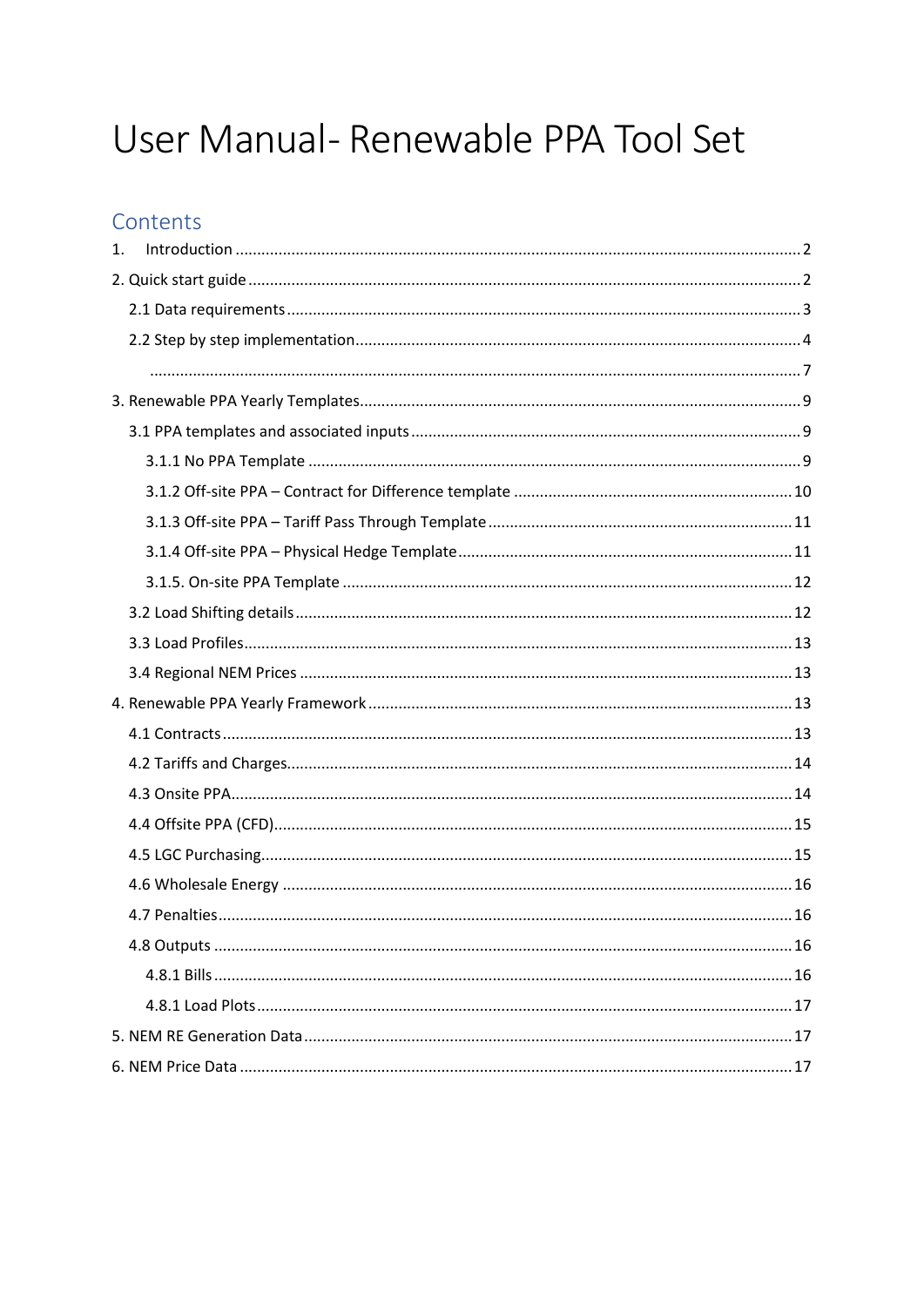# <span id="page-1-0"></span>1. Introduction

The PPA Tool Set consists of a series of Microsoft Excel workbooks developed to assist in the creation of cash flow models for Renewable PPAs. Multiple workbooks are used to allow the tool to be implemented in MS Excel despite the large amount of data required. The user can choose between creating models using predefined templates (using the Renewable PPA Yearly Templates version) or start from scratch using the modelling framework in Renewable PPA Yearly Framework version. Each workbook is briefly described below and then in more detail in subsequent sections.

**Renewable PPA Yearly Framework** – This workbook sets out a framework for modelling renewable PPA contracts on a yearly basis. Users can define contracts between parties and then add clauses with cashflow implications to them. Models can be defined on a scenario basis, allowing users to explore the impact of changes in contracts or other factors such as NEM prices, load profile, or renewable generation. Elsewhere in the documentation, this workbook is referred to as the "Yearly Framework workbook" for brevity.

**Renewable PPA Yearly Templates** – This workbook utilises the Yearly Framework workbook but adds an additional user interface that allows users to choose between PPA templates which have predefined contract structures. The user retains the ability to edit the details of each template such as, how the PPA volume is determined, the PPA price and other variables. Elsewhere in the documentation, this workbook is referred to as the "Yearly Templates workbook" for brevity.

**NEM RE Generation Data** – This workbook provides half-hourly historical utility-scale solar and wind data from the NEM. It provides the data pre-formatted for compatibility with the Yearly Framework workbook and the Yearly Templates workbook.

**NEM Price Data** – This workbook provides half-hourly historical wholesale price data from the NEM. It provides the data pre-formatted for compatibility with the Yearly Framework workbook and the Yearly Templates workbook.

# <span id="page-1-1"></span>2. Quick start guide

This section of the user manual aims to provide a concise guide for those using the tool for the first time. It assumes users are following one of the two recommended approaches outlined below, but it may still be helpful for those adopting another approach.

## *Users who do not currently have a PPA*

For users who have not signed a PPA, it is easiest to start using the tool by modelling their current retail arrangement. This allows the user to check the modelling results against electricity bills they have already received, an important step in ensuring the model has been set up correctly. Afterwards, the user can implement different PPA frameworks and compare to their current retail contract.

#### *Users who have already signed a PPA*

For users who have signed a PPA but wish to use the tool to model future scenarios, it is easiest to begin by using the tool to model their current PPA. This allows the user to check the modelling results against current electricity bills they have already received under the PPA, an important step in ensuring the model has been set up correctly.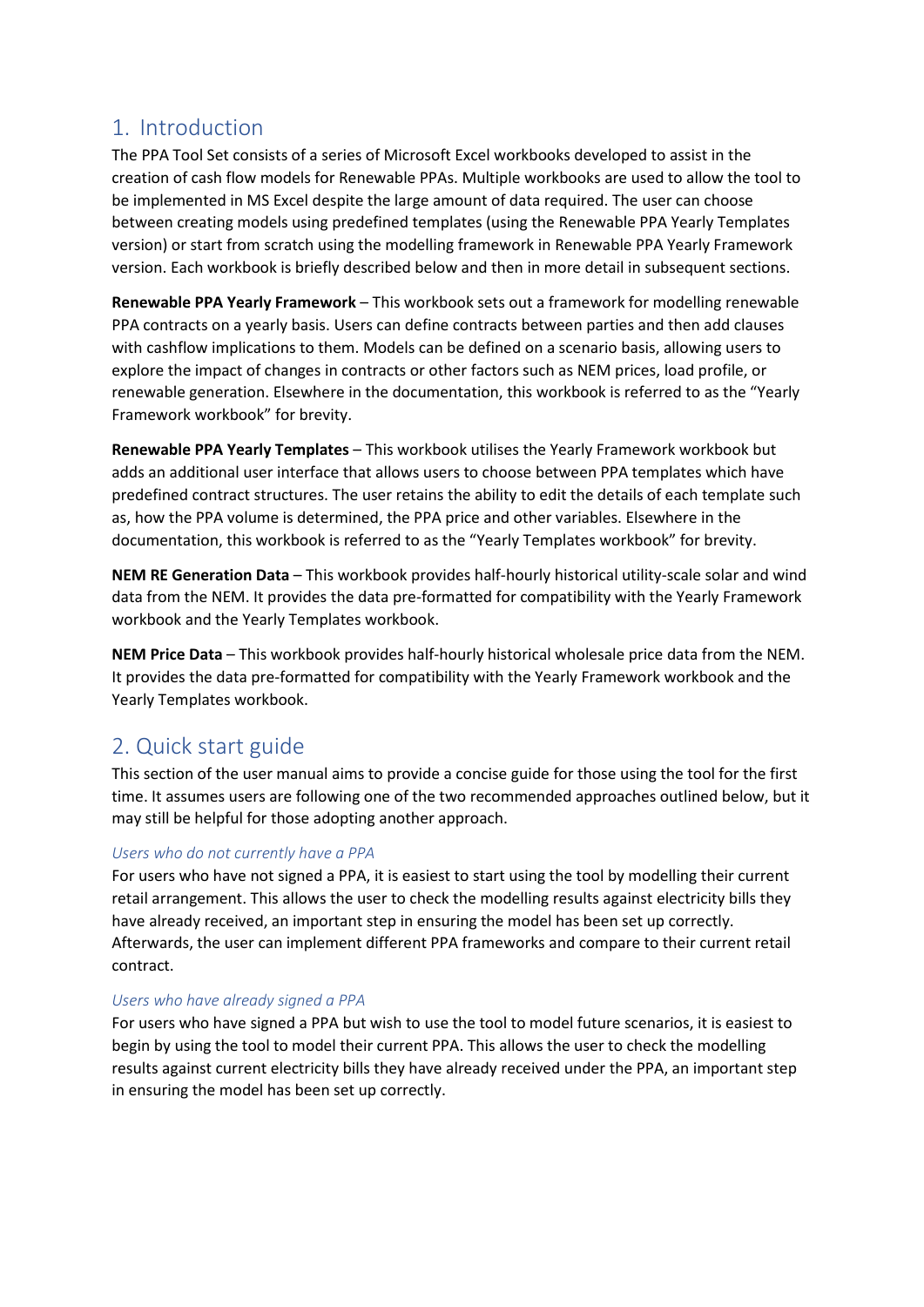#### <span id="page-2-0"></span>2.1 Data requirements

The tool requires the appropriate data in order to produce meaningful results, including load data, renewable generation data, tariffs, etc. The subsections below describe in detail the data requirements.

#### *Data for standard retail agreement modelling*

A user starting by modelling their current retail arrangement would require the following data.

**Load profile:** a half-hourly load profile that covers at least one historical billing period. This should be in a two-column format, with the first column a datetime format like "YYY/MM/DD HH:MM", or a format that is similarly interpretable by Excel. The second column should be the energy used over the preceding half hour in kWh. Note this example assumes that there is not onsite generation and hence the user does not need to consider whether the load profile is gross or net.

**Tariff details:** a summary of the tariffs paid under the current retail agreement. These are usually provided as part of an electricity bill. Additional documents may be needed if the bill does not provide the time of use parameters i.e. during which hours do peak and off-peak charges apply.

#### *Data for PPA modelling*

A user starting by modelling their current PPA would require the data listed above in addition to the data described below. Note that if an onsite generation PPA is being modelled, then a gross load profile is needed.

**Renewable energy generation profile:** a half hourly generation profile, using the same format described above for the load profile. Profiles for NEM registered scheduled and semi-scheduled generators can be accessed in the Generation Data workbook (for calendar years 2011 - 2018).

**NEM price:** a half-hourly wholesale price profile using the same format described above for the load profile. The profile should be for the region in which the load and generator are situated. Profiles for NEM regions can be accessed in the NEM Price Data workbook (for calendar years 2011 - 2018).

**PPA structure and details –** A detailed description of how the PPA is structured, answering questions such as does the PPA operate through a Contract for Difference (CFD), a tariff pass through, a physical hedge, or on-site provision of generation. How is the volume traded through the PPA determined? How are LGCs traded? Are there financial penalties/compensation for the generator missing production targets etc. The details would also need to include any prices and volumes specified in the contract.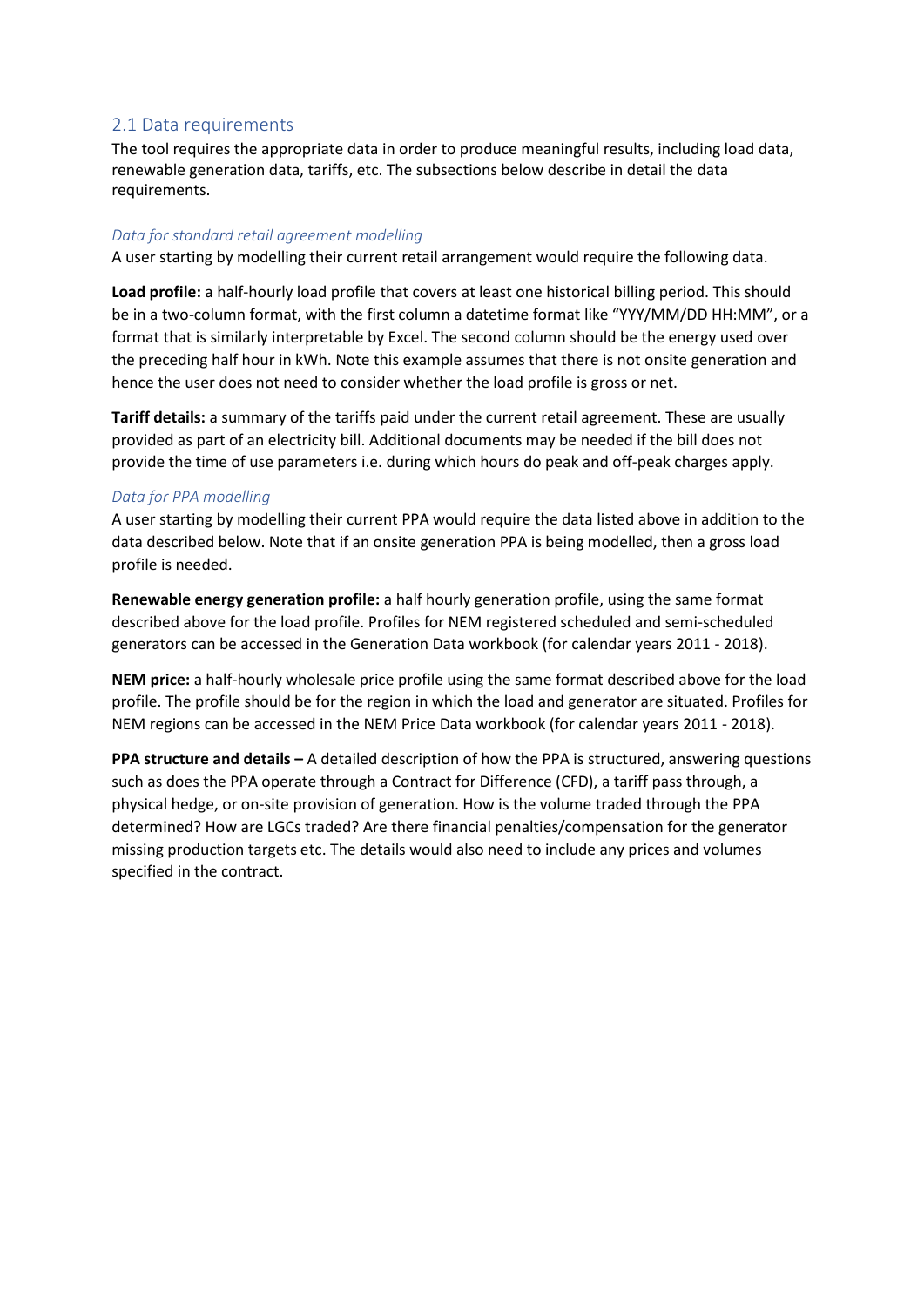## <span id="page-3-0"></span>2.2 Step by step implementation

#### **1. Adding a new load profile**

a. Delete all data from the inputs section of 'Inputs – Profiles' tab, the result should be as below.

|          |                   |                     |                   | Inputs              |                   |
|----------|-------------------|---------------------|-------------------|---------------------|-------------------|
| Scenario |                   |                     |                   |                     |                   |
| Party    | <b>Input Load</b> | <b>RE</b> Generator | <b>Input Load</b> | <b>RE</b> Generator | <b>Input Load</b> |
| Datetime |                   |                     |                   |                     |                   |
|          |                   |                     |                   |                     |                   |
|          |                   |                     |                   |                     |                   |
|          |                   |                     |                   |                     |                   |
|          |                   |                     |                   |                     |                   |
|          |                   |                     |                   |                     |                   |
|          |                   |                     |                   |                     |                   |

b. Copy datetime and load columns into the sheet, the result should be as below. Note the first datetime is half an hour into the year because it records the total kWh for the preceding half hour. Also, note all subsequent load and generator profiles need to cover the same time period.

|                |                   | <b>Inputs</b>       |                   |                     |                   |  |  |  |  |  |  |
|----------------|-------------------|---------------------|-------------------|---------------------|-------------------|--|--|--|--|--|--|
| Scenario       |                   |                     |                   |                     |                   |  |  |  |  |  |  |
| Party          | <b>Input Load</b> | <b>RE</b> Generator | <b>Input Load</b> | <b>RE</b> Generator | <b>Input Load</b> |  |  |  |  |  |  |
| Datetime       |                   |                     |                   |                     |                   |  |  |  |  |  |  |
| 1/01/2017 0:30 | 987.50            |                     |                   |                     |                   |  |  |  |  |  |  |
| 1/01/2017 1:00 | 990.20            |                     |                   |                     |                   |  |  |  |  |  |  |
| 1/01/2017 1:30 | 1,010.00          |                     |                   |                     |                   |  |  |  |  |  |  |
| 1/01/2017 2:00 | 1,005.80          |                     |                   |                     |                   |  |  |  |  |  |  |
| 1/01/2017 2:30 | 10,020.70         |                     |                   |                     |                   |  |  |  |  |  |  |
| 1/n1/20172.00  | וכד ררח חו        |                     |                   |                     |                   |  |  |  |  |  |  |

## **2. Adding a generator profile (if required for PPA modelling)**

Copy the generator profile into the 'Inputs – Profiles' tab, as for the load profile.

|                |                   |                     |                   | <b>Inputs</b>       |                   |
|----------------|-------------------|---------------------|-------------------|---------------------|-------------------|
| Scenario       |                   |                     |                   |                     |                   |
| Party          | <b>Input Load</b> | <b>RE</b> Generator | <b>Input Load</b> | <b>RE</b> Generator | <b>Input Load</b> |
| Datetime       |                   |                     |                   |                     |                   |
| 1/01/2017 0:30 | 987.50            | 55.40               |                   |                     |                   |
| 1/01/2017 1:00 | 990.20            | 63.20               |                   |                     |                   |
| 1/01/2017 1:30 | 1,010.00          | 62.10               |                   |                     |                   |
| 1/01/2017 2:00 | 1,005.80          | 53.10               |                   |                     |                   |
| 1/01/2017 2:30 | 10,020.70         | 50.00               |                   |                     |                   |
| 101222222      | <b>10.099.75</b>  | AD DO               |                   |                     |                   |

#### **3. Adding a NEM price profile (if required for PPA modelling)**

In the 'Inputs – Regional NEM Prices' tab, delete any pre-existing data, including datetimes, then copy the datetime and price data into the sheet. Then select the correct region for the price data. The result should be as below.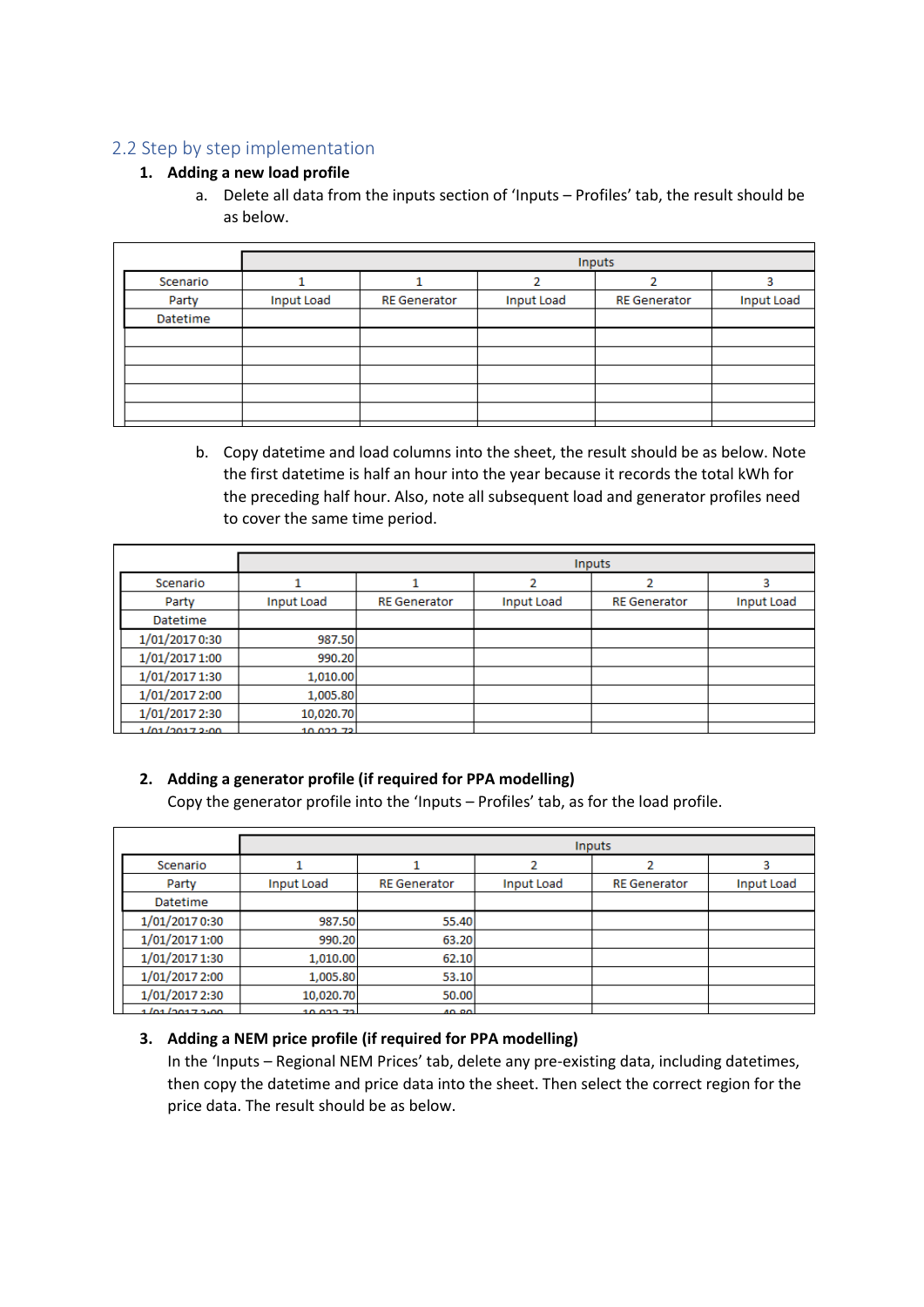| Scenario ID    |       |  |  |  |  |
|----------------|-------|--|--|--|--|
| Region         | NSW1  |  |  |  |  |
| Date           |       |  |  |  |  |
| 1/01/2017 0:30 | 49.22 |  |  |  |  |
| 1/01/2017 1:00 | 51.34 |  |  |  |  |
| 1/01/2017 1:30 | 47.07 |  |  |  |  |
| 1/01/2017 2:00 | 48.12 |  |  |  |  |
| 1/01/2017 2:30 | 49.82 |  |  |  |  |
| 1/n1/20173:00  | 50.59 |  |  |  |  |

#### **4. Selecting the PPA template**

a. On the 'Inputs – Main' tab, if the user is modelling their standard retail agreement then the active template should be set to 'No PPA'.

| Select PPA template                                                                                                                                                                                                                                                                                                                                                                                                                                                                     |        |  |  |  |  |  |  |  |  |
|-----------------------------------------------------------------------------------------------------------------------------------------------------------------------------------------------------------------------------------------------------------------------------------------------------------------------------------------------------------------------------------------------------------------------------------------------------------------------------------------|--------|--|--|--|--|--|--|--|--|
| Select active template:                                                                                                                                                                                                                                                                                                                                                                                                                                                                 | No PPA |  |  |  |  |  |  |  |  |
| Provide PPA details                                                                                                                                                                                                                                                                                                                                                                                                                                                                     |        |  |  |  |  |  |  |  |  |
| Off-site - Contract for Difference<br>Off-site - Tariff Pass Through<br>Off-site - Physical Hedge<br><b>On-site RE Generator</b>                                                                                                                                                                                                                                                                                                                                                        |        |  |  |  |  |  |  |  |  |
| No PPA<br>Scenarios<br>1<br>3<br>2<br>Vholesale Price ID<br>AII RE<br>holesale Exposure Volume<br><b>RE Uptill Load</b><br>PA Volume<br>PA Price<br>60<br>xcess RE Purchase Price (\$/MWh)<br>55<br>ess RE Sale Price (\$/MWh)<br><b>RE Uptill load</b><br>GC Volume Type<br>GC Purhcase Volume (MWH, Fraction)<br>10<br>GC Purchase Price (\$/MWH)<br>early target (MWh)<br>50<br>early short fall penalty (\$/MWh)<br>early LGC target (LGC)<br>early LGC short fall penalty (\$/LGC) |        |  |  |  |  |  |  |  |  |
|                                                                                                                                                                                                                                                                                                                                                                                                                                                                                         |        |  |  |  |  |  |  |  |  |
|                                                                                                                                                                                                                                                                                                                                                                                                                                                                                         |        |  |  |  |  |  |  |  |  |
|                                                                                                                                                                                                                                                                                                                                                                                                                                                                                         |        |  |  |  |  |  |  |  |  |
|                                                                                                                                                                                                                                                                                                                                                                                                                                                                                         |        |  |  |  |  |  |  |  |  |
|                                                                                                                                                                                                                                                                                                                                                                                                                                                                                         |        |  |  |  |  |  |  |  |  |
|                                                                                                                                                                                                                                                                                                                                                                                                                                                                                         |        |  |  |  |  |  |  |  |  |
|                                                                                                                                                                                                                                                                                                                                                                                                                                                                                         |        |  |  |  |  |  |  |  |  |
|                                                                                                                                                                                                                                                                                                                                                                                                                                                                                         |        |  |  |  |  |  |  |  |  |
|                                                                                                                                                                                                                                                                                                                                                                                                                                                                                         |        |  |  |  |  |  |  |  |  |
|                                                                                                                                                                                                                                                                                                                                                                                                                                                                                         |        |  |  |  |  |  |  |  |  |
|                                                                                                                                                                                                                                                                                                                                                                                                                                                                                         |        |  |  |  |  |  |  |  |  |
|                                                                                                                                                                                                                                                                                                                                                                                                                                                                                         |        |  |  |  |  |  |  |  |  |
|                                                                                                                                                                                                                                                                                                                                                                                                                                                                                         |        |  |  |  |  |  |  |  |  |
|                                                                                                                                                                                                                                                                                                                                                                                                                                                                                         |        |  |  |  |  |  |  |  |  |
|                                                                                                                                                                                                                                                                                                                                                                                                                                                                                         |        |  |  |  |  |  |  |  |  |

b. If the user is modelling a PPA, then they need to select the relevant template at this point. This will activate the required inputs, as shown below. Further information on each template and the inputs required are provided in section Detailed inputs guide.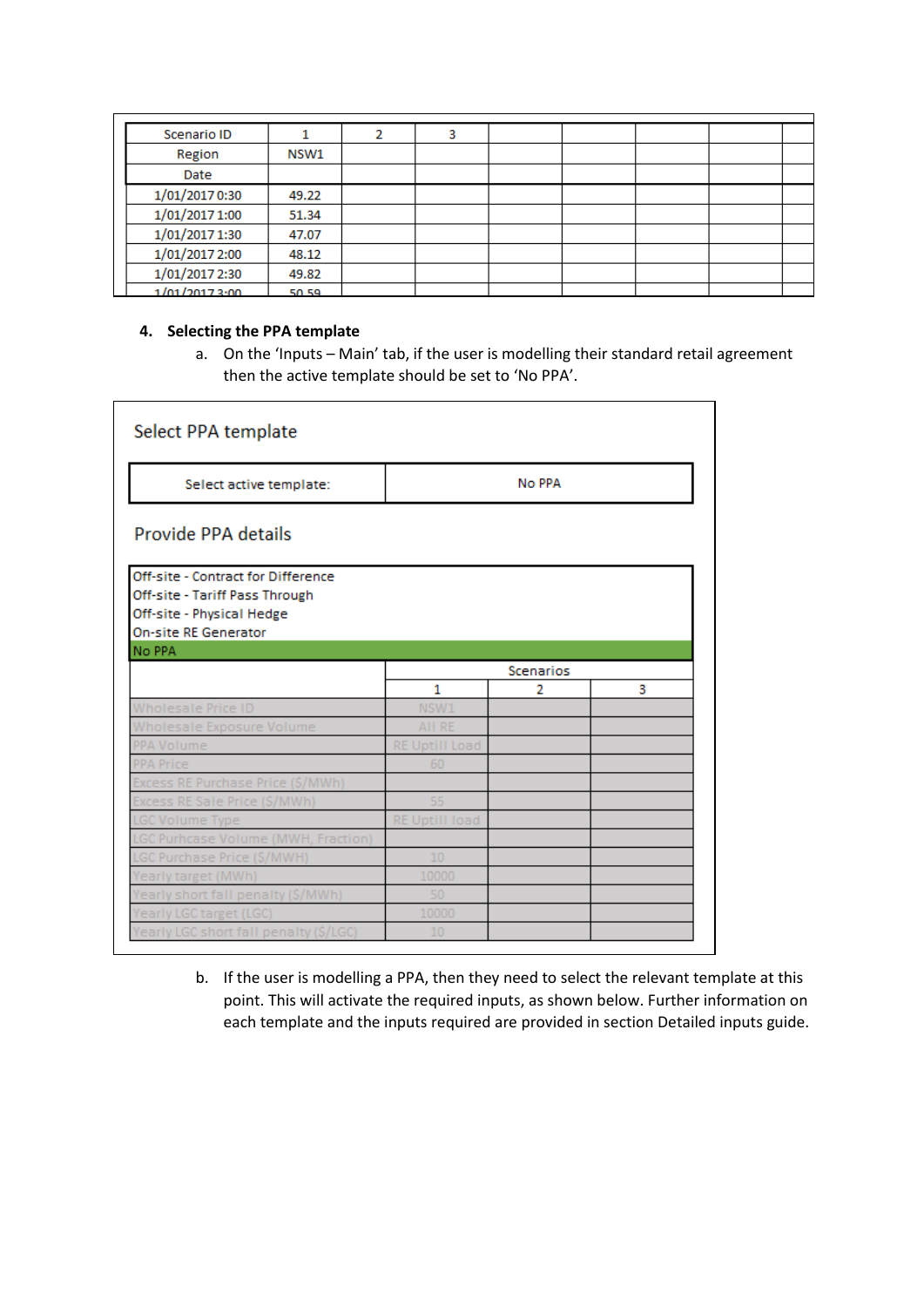| Select PPA template                    |                       |                                    |   |
|----------------------------------------|-----------------------|------------------------------------|---|
| Select active template:                |                       | Off-site - Contract for Difference |   |
| Provide PPA details                    |                       |                                    |   |
| Off-site - Contract for Difference     |                       |                                    |   |
| Off-site - Tariff Pass Through         |                       |                                    |   |
| Off-site - Physical Hedge              |                       |                                    |   |
| <b>On-site RE Generator</b>            |                       |                                    |   |
| No PPA                                 |                       |                                    |   |
|                                        |                       | <b>Scenarios</b>                   |   |
|                                        | 1                     | 2                                  | 3 |
| <b>Wholesale Price ID</b>              | NSW1                  |                                    |   |
| Wholesale Exposure Volume              | AII RE                |                                    |   |
| <b>PPA Volume</b>                      | <b>RE Uptill Load</b> |                                    |   |
| <b>PPA Price</b>                       | 60                    |                                    |   |
| xcess RE Purchase Price (\$/MWh)       |                       |                                    |   |
| Excess RE Sale Price (\$/MWh)          | 55.                   |                                    |   |
| <b>LGC Volume Type</b>                 | <b>RE Uptill load</b> |                                    |   |
| LGC Purhcase Volume (MWH, Fraction)    |                       |                                    |   |
| LGC Purchase Price (\$/MWH)            | 10                    |                                    |   |
| Yearly target (MWh)                    | 10000                 |                                    |   |
| Yearly short fall penalty (\$/MWh)     | 50                    |                                    |   |
| Yearly LGC target (LGC)                | 10000                 |                                    |   |
| Yearly LGC short fall penalty (\$/LGC) | 10                    |                                    |   |

#### **5. Setting loss factors**

a. If just a retail agreement is being modelled, then only the load's loss factors are required. The result should be as shown.

| Loss factor details  |           |  |  |  |  |  |  |
|----------------------|-----------|--|--|--|--|--|--|
|                      | Scenarios |  |  |  |  |  |  |
|                      |           |  |  |  |  |  |  |
| Load MLF             | 1.01      |  |  |  |  |  |  |
| Load DLF             | 1.04      |  |  |  |  |  |  |
| <b>Generator MLF</b> |           |  |  |  |  |  |  |
| Generator DLF        |           |  |  |  |  |  |  |

b. In the case of modelling a physical hedge PPA, the RE Generators' MLF and DLF must also be provided.

| Provide loss factor details |                     |                  |   |  |  |  |  |  |  |
|-----------------------------|---------------------|------------------|---|--|--|--|--|--|--|
|                             | Loss factor details |                  |   |  |  |  |  |  |  |
|                             |                     | <b>Scenarios</b> |   |  |  |  |  |  |  |
|                             |                     |                  | Q |  |  |  |  |  |  |
| Load MLF                    | 1.01                |                  |   |  |  |  |  |  |  |
| Load DLF                    | 1.04                |                  |   |  |  |  |  |  |  |
| <b>Generator MLF</b>        | 0.95                |                  |   |  |  |  |  |  |  |
| <b>Generator DLF</b>        | 0.92                |                  |   |  |  |  |  |  |  |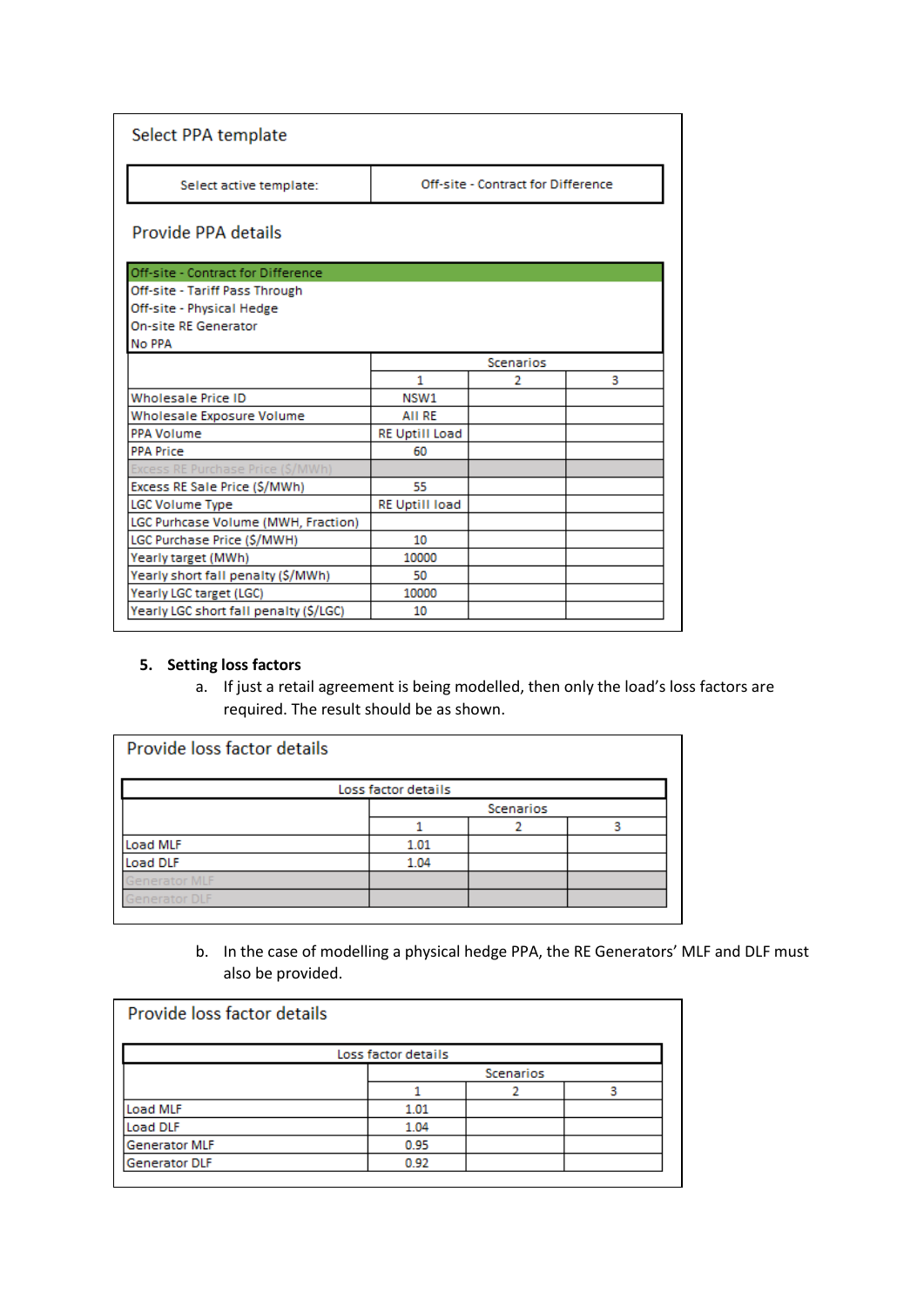#### **6. Setting time of use tariffs**

In most cases, a set of Time of Use Tariffs that cover both the energy and network components of the user's retail agreement will need to be provided. Network and Energy components should be separated, and then further broken down into Peak, Shoulder and Off-Peak components. Note, if some charges don't apply in the retail agreement, i.e. there is no Shoulder component, then these do not need to be specified. Additionally, Peak, Shoulder and Off-Peak charges need to be further broken down, into Weekday and Weekend versions, and potentially into AM and PM versions if they apply to separate time periods throughout the day. An example set of tariffs is shown below to illustrate this.

| Provide time of use tariff details |                    |                            |                       |                 |       |
|------------------------------------|--------------------|----------------------------|-----------------------|-----------------|-------|
|                                    |                    | <b>Time of Use Tariffs</b> |                       |                 |       |
| Scenario                           | <b>Charge Type</b> | <b>Charge Name</b>         | <b>Charge Version</b> | Units           | Rate  |
|                                    | Network            | Shoulder                   |                       | Energy (\$/MWh) | 24.00 |
|                                    | Network            | Off Peak                   | Weekday               | Energy (\$/MWh) | 15.00 |
|                                    | Network            | Peak                       |                       | Energy (\$/MWh) | 30.00 |
|                                    | Network            | Off Peak                   | Weekend               | Energy (\$/MWh) | 15.00 |
|                                    | Energy             | Off Peak                   | Weekday               | Energy (\$/MWh) | 65.00 |
|                                    | Energy             | Shoulder                   |                       | Energy (S/MWh)  | 75.00 |
|                                    | Energy             | Peak                       | AM                    | Energy (\$/MWh) | 85.00 |
|                                    | Energy             | Peak                       | PM                    | Energy (\$/MWh) | 85.00 |
|                                    | Energy             | Off Peak                   | Weekend               | Energy (\$/MWh) | 65.00 |
|                                    |                    |                            |                       |                 |       |

*Tariffs are broken down into subcomponents. Note the combination of Scenario, Charge Type, Charge Name and Charge Version is unique for each row, this allows the tool to accurately attribute a cost to each charge.* 

| Time of Use Tariffs |             |                |               |  |  |  |
|---------------------|-------------|----------------|---------------|--|--|--|
| Charge Type         | Charge Name | Charge Version |               |  |  |  |
| Network             | Shoulder    |                | <b>Expand</b> |  |  |  |
| Network             | Off Peak    | Weekday        |               |  |  |  |
| Network             | Peak        |                |               |  |  |  |
| Network             | Off Peak    | Weekend        | 5             |  |  |  |
| Energy              | Off Peak    | Weekday        | šet           |  |  |  |
| Energy              | Shoulder    |                |               |  |  |  |
| Energy              | Peak        | AM             | Time          |  |  |  |
| Energy              | Peak        | PМ             |               |  |  |  |
| Energy              | Off Peak    | Weekend        | Չ             |  |  |  |
|                     |             |                |               |  |  |  |

|  |   |   |   |   |   |    | Weekday Hours of Applicability |    |      |    |    |    |    |    |    |    |       |  |
|--|---|---|---|---|---|----|--------------------------------|----|------|----|----|----|----|----|----|----|-------|--|
|  | з | 5 | 6 | 8 | 9 | 10 |                                | 12 | 13 ' | 14 | 15 | 16 | 18 | 19 | 20 | 21 | 22 23 |  |
|  |   |   |   |   |   |    |                                |    |      |    |    |    |    |    |    |    |       |  |
|  |   |   |   |   |   |    |                                |    |      |    |    |    |    |    |    |    |       |  |
|  |   |   |   |   |   |    |                                |    |      |    |    |    |    |    |    |    |       |  |
|  |   |   |   |   |   |    |                                |    |      |    |    |    |    |    |    |    |       |  |
|  |   |   |   |   |   |    |                                |    |      |    |    |    |    |    |    |    |       |  |
|  |   |   |   |   |   |    |                                |    |      |    |    |    |    |    |    |    |       |  |
|  |   |   |   |   |   |    |                                |    |      |    |    |    |    |    |    |    |       |  |
|  |   |   |   |   |   |    |                                |    |      |    |    |    |    |    |    |    |       |  |
|  |   |   |   |   |   |    |                                |    |      |    |    |    |    |    |    |    |       |  |
|  |   |   |   |   |   |    |                                |    |      |    |    |    |    |    |    |    |       |  |

*The Weekend Hours of Applicability table allows the user to set the weekday hours during which each charge applies. Note charges that are discontinuous such as the 'Energy Peak' charge, are broken into separate versions. Charges that are discontinuous only over the 23 h to 0 h step, such as the 'Network Off Peak' charge, can be represented in a single charge.*

<span id="page-6-0"></span>

| Time of Use Tariffs |             |             |                | Weekend Hours of Applicability |   |  |   |   |   |   |   |  |     |   |     |  |  |             |  |                   |  |                |  |
|---------------------|-------------|-------------|----------------|--------------------------------|---|--|---|---|---|---|---|--|-----|---|-----|--|--|-------------|--|-------------------|--|----------------|--|
|                     | Charge Type | Charge Name | Charge Version |                                | 0 |  | 0 | 3 | 4 | 5 | 6 |  | 8 I | э | 110 |  |  | 11 12 13 14 |  | 15   16   17   18 |  | 19 20 21 22 23 |  |
|                     | Network     | Shoulder    |                |                                |   |  |   |   |   |   |   |  |     |   |     |  |  |             |  |                   |  |                |  |
|                     | Network     | Off Peak    | Weekday        |                                |   |  |   |   |   |   |   |  |     |   |     |  |  |             |  |                   |  |                |  |
|                     | Network     | Peak        |                |                                |   |  |   |   |   |   |   |  |     |   |     |  |  |             |  |                   |  |                |  |
|                     | Network     | Off Peak    | Weekend        |                                |   |  |   |   |   |   |   |  |     |   |     |  |  |             |  |                   |  |                |  |
|                     | Energy      | Off Peak    | Weekday        |                                |   |  |   |   |   |   |   |  |     |   |     |  |  |             |  |                   |  |                |  |
|                     | Energy      | Shoulder    |                |                                |   |  |   |   |   |   |   |  |     |   |     |  |  |             |  |                   |  |                |  |
|                     | Energy      | Peak        | AM             |                                |   |  |   |   |   |   |   |  |     |   |     |  |  |             |  |                   |  |                |  |
|                     | Energy      | Peak        | <b>PM</b>      |                                |   |  |   |   |   |   |   |  |     |   |     |  |  |             |  |                   |  |                |  |
|                     | Energy      | Off Peak    | Weekend        |                                |   |  |   |   |   |   |   |  |     |   |     |  |  |             |  |                   |  |                |  |
|                     |             |             |                |                                |   |  |   |   |   |   |   |  |     |   |     |  |  |             |  |                   |  |                |  |

*The Weekend Hours of Applicability table allows the user to set the weekend hours during which each charge applies. The*  same rules apply to the use of this table as for the corresponding weekday table. Note that charges applying to the *weekend need to be separate versions to those applying to the weekdays.*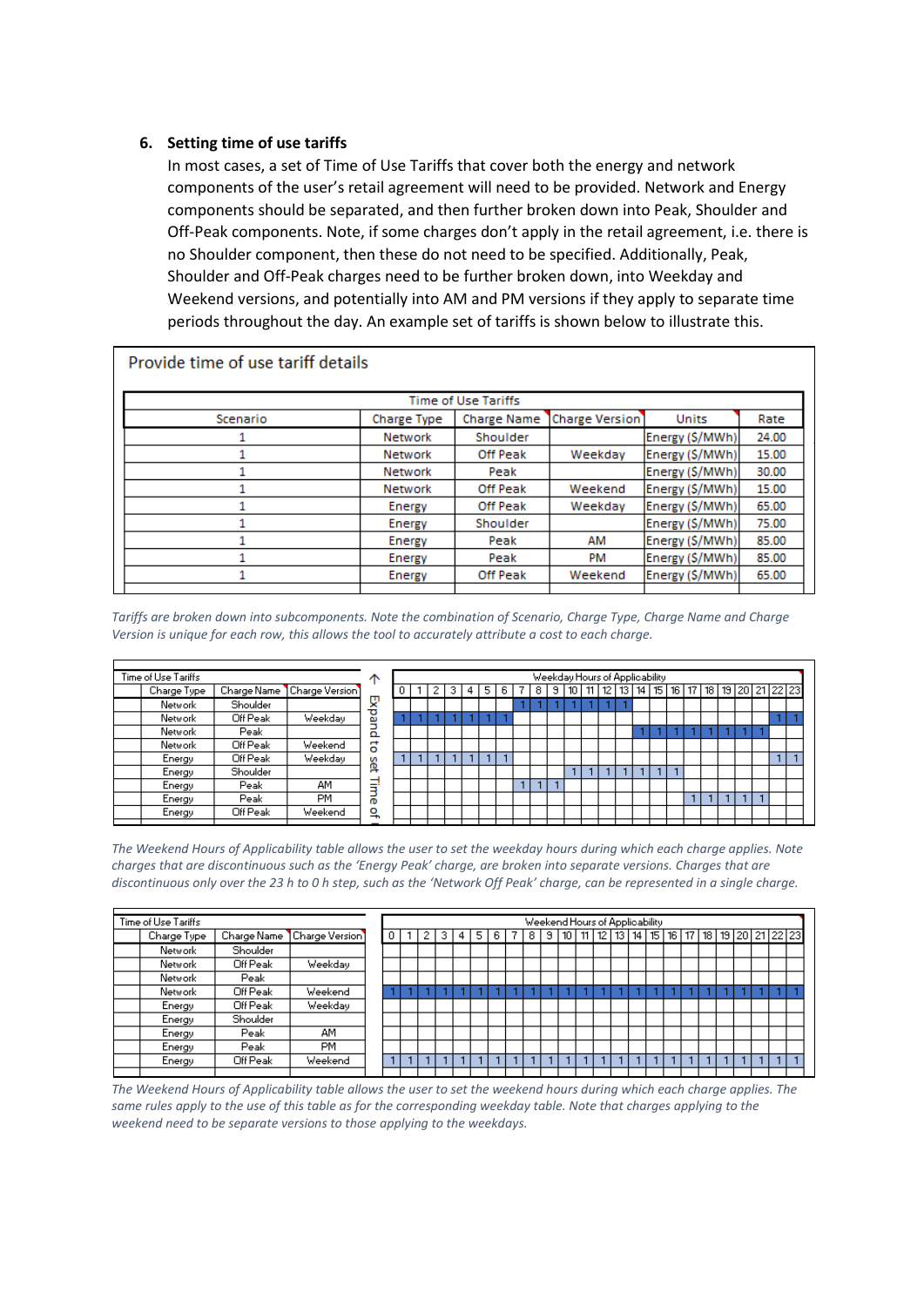#### **7. Setting the flat rate tariffs**

Flat rate tariffs are set similarly to time of use tariffs, except they apply at all times, this means there is no need to break charges down into multiple versions.

| Provide flat rate tariff details |                    |                            |                       |                     |         |  |  |  |  |  |  |  |
|----------------------------------|--------------------|----------------------------|-----------------------|---------------------|---------|--|--|--|--|--|--|--|
| <b>Flat Rate Charges</b>         |                    |                            |                       |                     |         |  |  |  |  |  |  |  |
| Scenario                         | <b>Charge Type</b> | <b>Charge Name</b>         | <b>Charge Version</b> | <b>Units</b>        | Rate    |  |  |  |  |  |  |  |
|                                  | Network            | Access                     |                       | Fixed (\$/day)      | 45.00   |  |  |  |  |  |  |  |
|                                  | <b>Network</b>     | <b>Peak Demand</b>         |                       | Max Demand (\$/MVA/ | 3000.00 |  |  |  |  |  |  |  |
|                                  | Market             | <b>NEM Adm</b>             |                       | Energy (\$/MWh)     | 0.80    |  |  |  |  |  |  |  |
|                                  | Market             | <b>NEM Ancillary Serv.</b> |                       | Energy (\$/MWh)     | 0.10    |  |  |  |  |  |  |  |
|                                  | Environmental      | LREC                       |                       | Energy (\$/MWh)     | 7.00    |  |  |  |  |  |  |  |
|                                  | Environmental      | <b>SRES</b>                |                       | Energy (\$/MWh)     | 1.00    |  |  |  |  |  |  |  |
|                                  | Environmental      | <b>NESC</b>                |                       | Energy (\$/MWh)     | 1.00    |  |  |  |  |  |  |  |
|                                  | Metering and Other | Meter Charge               |                       | Fixed (\$/day)      | 1.00    |  |  |  |  |  |  |  |
|                                  |                    |                            |                       |                     |         |  |  |  |  |  |  |  |

#### **8. Setting demand response**

In most circumstances when using the tool to initially replicate a standard retail agreement or an existing PPA, users should turn off the demand response modelling functionality by setting all parameters to zero. As shown below.

| Provide demand response details |           |   |  |  |  |  |  |  |  |  |  |
|---------------------------------|-----------|---|--|--|--|--|--|--|--|--|--|
| Demand Response                 |           |   |  |  |  |  |  |  |  |  |  |
|                                 | Scenarios |   |  |  |  |  |  |  |  |  |  |
|                                 |           | ≏ |  |  |  |  |  |  |  |  |  |
|                                 |           |   |  |  |  |  |  |  |  |  |  |
|                                 |           |   |  |  |  |  |  |  |  |  |  |
|                                 |           |   |  |  |  |  |  |  |  |  |  |
|                                 |           |   |  |  |  |  |  |  |  |  |  |

#### **9. Running the calculations**

The online version of the tool is saved with automatic calculations turned off to improve the user experience. If your copy still has automatic calculations turned off then press the 'Run calculations' button.

Press to run calculations (use F9 to run the model from any tab)

Run calculations

#### **10. Review the outputs**

The outputs can be reviewed in the "Output – Bills" tab.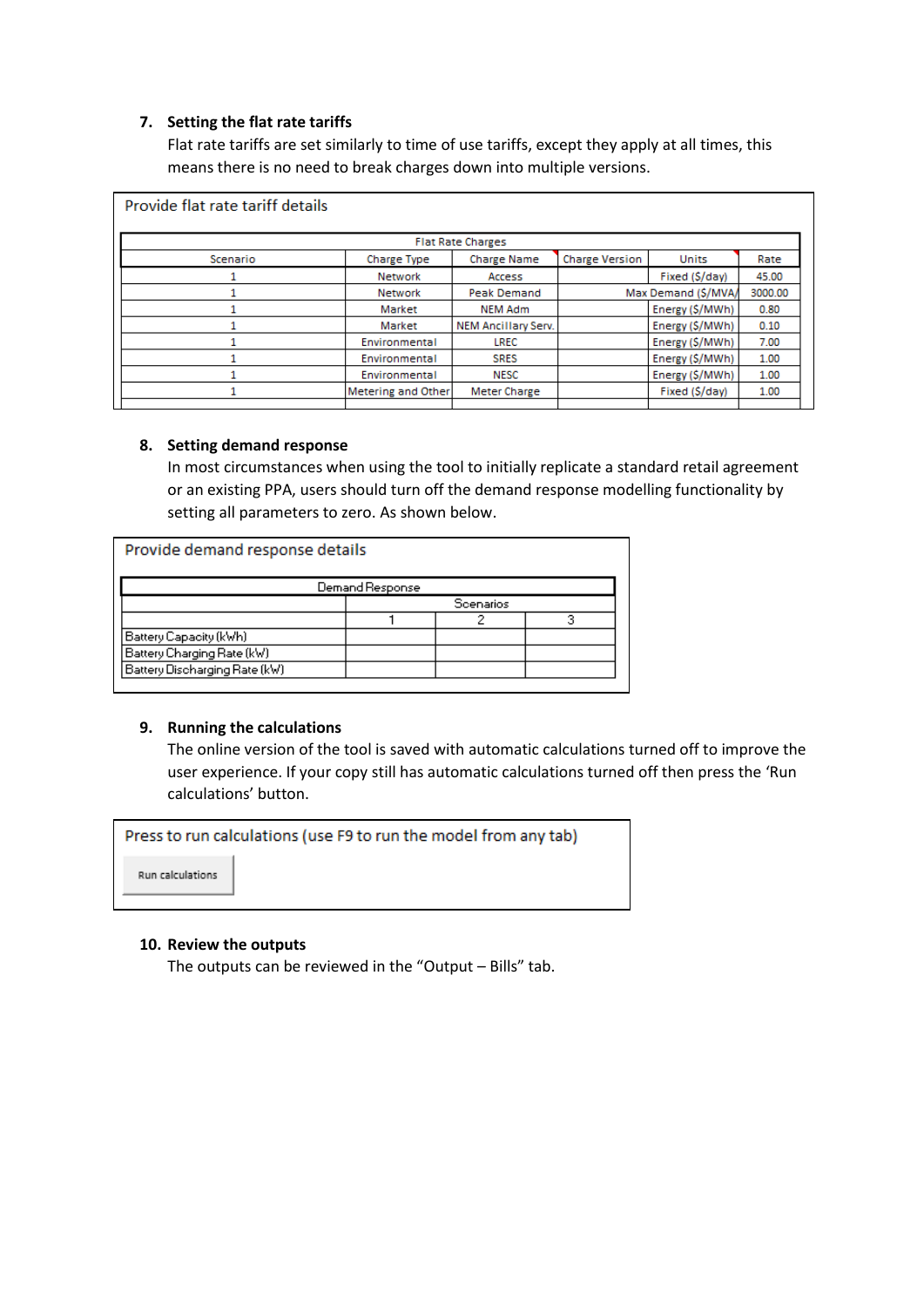# <span id="page-8-0"></span>3. Renewable PPA Yearly Templates

The aim of the Yearly Templates workbook is to provide a detailed model of the cash flows resulting from a set of predefined PPA structures for one year of data. Currently, the cash flows are only considered from the perspective of the buyer (or 'load'), as this limits the required number of inputs. The workbook is largely a replica of the Yearly Framework workbook, except for the inclusion of an additional inputs tab 'Inputs – Main', an additional calculations tab 'Tariff Start and End Calc', and the pre-population of the input tabs that are inherited from the Yearly Framework workbook. The 'Inputs – Main' tab allows the user to choose between various PPA contract templates and set the contract details, the Yearly Framework tabs then read these inputs and construct the underlying cash flow model. The 'Tariff Start and End Calc' tab is needed to interpret the graphical tariff interface in the 'Inputs – Main' tab. This workbook allows users to quickly implement a range of contracts, so if more fine-tuned control of the model is needed, the user can either edit the links between the 'Inputs – Main' tab and the Framework tabs or implement a model directly in the Yearly Framework workbook.

## <span id="page-8-1"></span>3.1 PPA templates and associated inputs

This section describes the PPA templates and the associated inputs on the 'Inputs – Main' tab. The effect of each input depends on the template selected so they are described in the context of the templates. The selection of an active template on the 'Main – Inputs' tab controls the cash flow model implemented in the Yearly Framework tabs by moving various clauses on and off the 'Active' contract, while updating the inputs of each clause to match the selected template. First, the No PPA template is described, this acts as the base template, and the PPA templates subsequently described are implemented by adding clauses to the base template.

## <span id="page-8-2"></span>3.1.1 No PPA Template

This template models a standard retail agreement. It implements the following default configuration of the Yearly Framework tabs.

#### 1. **A Set of configurable Time of Use charges are placed on the contract**

These are implemented in the 'Clauses 1 Tariffs and Charges' tab, up to 24 Time of Use charges can be configured. The following variables in this tab are linked to the corresponding inputs on the 'Main – Inputs' tab, the Charge Type Charge Name, Charge Version, Volume Type and Rate. The variables Start Day, End Day, Start Hour and End Hour are linked to the tables 'Weekday Hours of Applicability' and 'Weekend Hours of Applicability' via the 'Tariff Start and End Calc' tab. The variables MLF and DLF are set the values given on the 'Main – Inputs' tab where the Charge Type is Energy, but no MLF or DLF values are used for other Charge Types. Note the following default settings, the Start Month and End Month are set so each charge applies to the whole year.

#### 2. **A Set of configurable Flat Rate Charges are placed on the contract**

These are implemented in the 'Clauses 1 Tariffs and Charges' tab, up to 24 flat rate charges can be configured. The following variables in this tab are linked to the corresponding inputs on the 'Main – Inputs' tab, the Charge Type, Charge Name, Charge Version, Volume Type, Rate. The variable MLF is not applied to any flat rate charges and the DLF variable is set to the value given on the 'Main – Inputs' tab where the Charge Type is Environmental, no DLF values are used for other Charge Types.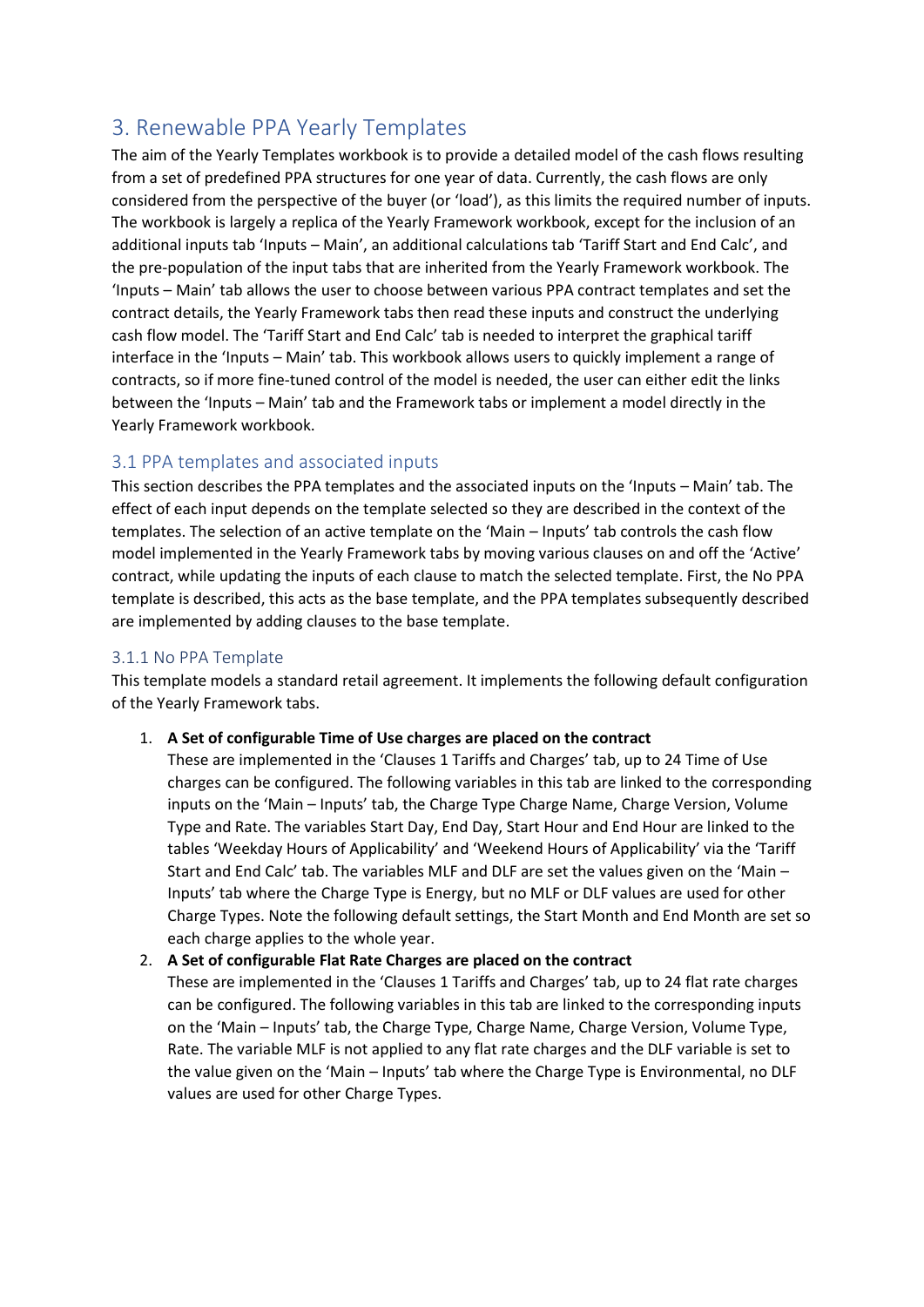## <span id="page-9-0"></span>3.1.2 Off-site PPA – Contract for Difference template

This template models a PPA implemented through a Contract for Difference (CFD) between the buyer and a RE Generator or Retailer. The cash flow implications for the buyer should be the same regardless of who the CFD is signed with (RE generator or Retailer). This template triggers the following changes in the Yearly Framework tabs:

- 1. **Set Tariff Energy Charges to only apply to the 'firming energy', so the buyer is only charged their regular energy charges when they are not buying energy at the wholesale price**  This is done in the 'Clauses 1 Tariffs and Charges' tab by setting the Alt Load Profiles of Energy charges to values which override the default use of the user-specified load profile. The Alt Load Profile used is determined by the user-specified Wholesale Exposure Volume on the 'Inputs- Main' tab.
- 2. **Add an Excess RE charge to the contract to model the sale of excess energy** Predefined Excess RE charges in the 'Clauses 1 Tariffs and Charges' tab are moved onto the 'Active' contract. The following variables for these charges are linked to the 'Main – Inputs' tab, the Rate is set to minus one times the Excess RE Sale Price. Note the following default settings, time of use parameters are set so the charge always applies, MLF and DLF variables are not used.

#### 3. **Add a CFD clause to the contract**

Predefined inputs in the 'Clauses 3 CFD' tab are moved onto the 'Active' contract. The following variables in this tab are linked to the 'Main – Inputs' tab, the Strike Price is set to the PPA Price, the Volume is set to the PPA Volume and the NEM region is set to the Wholesale Price ID.

4. **Add a Wholesale Energy clause to the contract, that exposes the load to the wholesale price**

Predefined inputs in the 'Clauses 5 Wholesale Energy' tab are moved onto the 'Active' contract. The following variables in this tab are linked to the 'Main – Inputs' tab, the NEM Region is set to equal Wholesale Price ID, MLF set to equal the load MLF, DLF is set to equal load DLF and the Alt Load Profile is set to value that depends on the Wholesale Exposure Volume.

#### 5. **Add an LGC Purchasing clause to the contract**

Predefined inputs in the 'Clauses 4 LGC Purchasing' tab are moved onto the 'Active' contract. The following variables in this tab are linked to the 'Main – Inputs' tab, the Volume Type is set to LGC Volume Type, Volume is set to LGC Purchase Volume, Price is set to LGC Purchase Price. Note the following default settings, the Period is set to 'Yearly' and the NEM Carbon Intensity is set to 0.8 t/MWh.

#### 6. **Add an Energy Production Penalties clause to the contract**

Predefined inputs in the 'Clauses 6 Penalties' tab are moved onto the 'Active' contract. The following variables in this tab are linked to the 'Main – Inputs' tab, the Volume is set to Yearly Target, and the Price is set to Yearly Short Fall Penalty.

#### 7. **Add an LGC Production Penalties clause to the contract**

Predefined inputs in the 'Clauses 7 Penalties' tab are moved onto the 'Active' contract. The following variables in this tab are linked to the 'Main – Inputs' tab, Volume is set to Yearly LGC Target, Price is set to Yearly LGC Short Fall Penalty.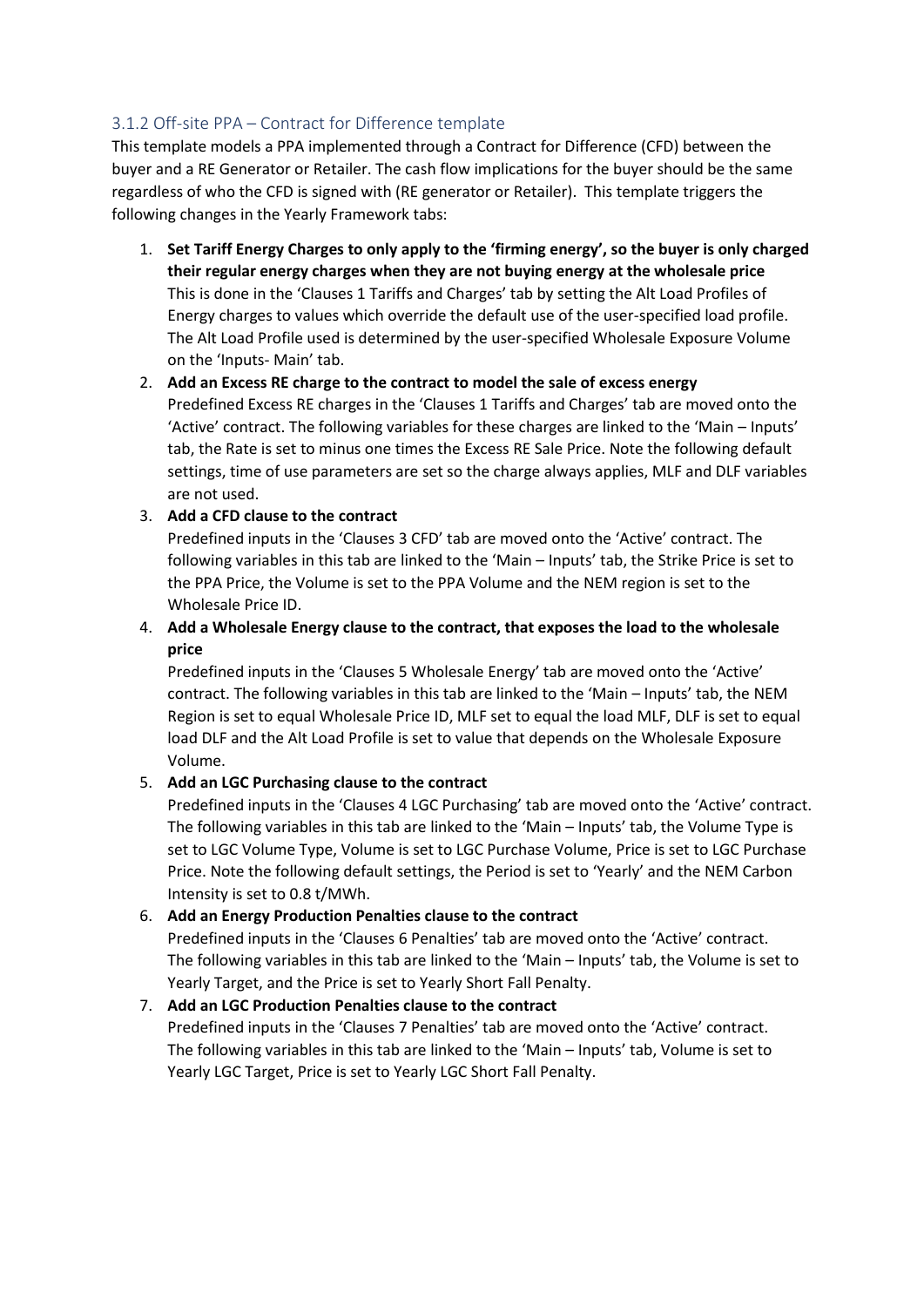## <span id="page-10-0"></span>3.1.3 Off-site PPA – Tariff Pass Through Template

This template models a PPA implemented with a Tariff Pass Through arrangement between the buyer and retailer. In this arrangement when RE is available the retailer offers the buyer a special tariff set at the PPA Price. The retailer may be able to offer this arrangement because they have a CFD with the RE Generator or because they own the RE Generator (a physical hedge), in either case, the retailer accepts the wholesale exposure and passes a fixed price through to the buyer. This template triggers the flowing changes in the Yearly Framework:

- 1. **Set Tariff Energy Charges to only apply to the 'firming energy', so the buyer is only charged their regular energy charges when RE is not available**  This is done in the 'Clauses 1 Tariffs and Charges' tab by setting the Alt Load Profiles of Energy charges to the 'Black' volume (the residual load volume after subtracting the RE volume, bounded by zero) which overrides the default use of the user-specified load profile.
- 2. **Add an Excess RE charge to the contract to model the sale of excess energy** As per point 2 for the Off-site – Contract for Difference
- 3. **Add an LGC Purchasing clause to the contract** As per point 5 for the Off-site – Contract for Difference
- 4. **Add an Energy Production Penalties clause to the contract** As per point 6 for the Off-site – Contract for Difference
- 5. **Add an LGC Production Penalties clause to the contract** As per point 7 for the Off-site – Contract for Difference
- 6. **Add an Energy Charge called RE Price to the contract, to charge the buyer the PPA Price when RE is available**

Predefined time of use charges in 'Clauses 1 Tariffs and Charges' tab are moved onto the 'Active' contract. The following variables in this tab are linked to the 'Main – Inputs' tab, the Rate is set to the PPA Price, the Alt Load Profile is set to value that depends on the PPA Volume. Note the following default settings, the time of use parameters (Start Month, End Month, Start Day, End Day, Start Hour, End Hour) are set so that the charge always applies.

## <span id="page-10-1"></span>3.1.4 Off-site PPA – Physical Hedge Template

This template models a PPA implemented through a Physical Hedge arrangement where the buyer owns both the load and the RE Generator. In most circumstances, this arrangement would be implemented by having the retailer act as the NEM participant for the RE Generator, while passing on the wholesale market revenue to the buyer/owner and simultaneously passing through the wholesale cost of energy through to the buyer/owner's load. This template triggers the flowing changes in the Yearly Framework:

- 1. **Set Tariff Energy Charges to only apply to the 'firming energy', so the buyer is only charged their regular energy charges when they are not buying energy at the wholesale price** As per point 1 for the Off-site – Contract for Difference
- 2. **Add an LGC Purchasing clause to the contract** As per point 5 for the Off-site – Contract for Difference
- 3. **Add an Energy Production Penalties clause to the contract** As per point 6 for the Off-site – Contract for Difference
- 4. **Add an LGC Production Penalties clause to the contract** As per point 7 for the Off-site – Contract for Difference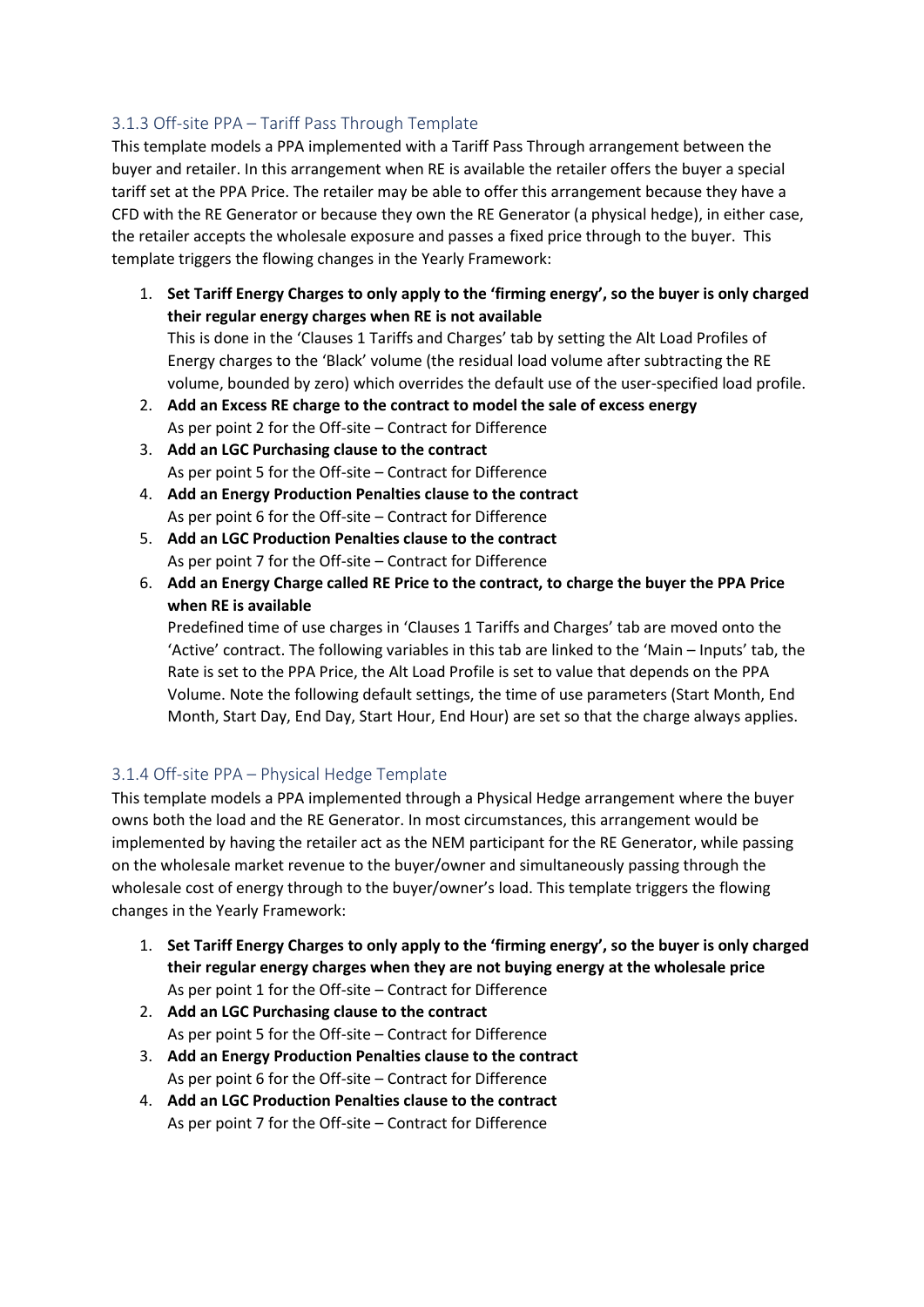5. **Add a Wholesale Energy clause to the contract, that exposes the load to the wholesale price**

As per point 3 for the Off-site – Contract for Difference

6. **Add a Wholesale Energy clause to the contract, that exposes the RE generator to the wholesale price**

Predefined inputs in the 'Clauses 5 Wholesale Energy' tab are moved onto the 'Active 2' contract, note the use of an additional contract ID, this is because the 'Clauses 5 Wholesale Energy' tab only allows one set of inputs per contract per scenario. The following variables in this tab are linked to the 'Main – Inputs' tab, the NEM Region is set to equal Wholesale Price ID, MLF set to equal the RE Generator MLF, DLF is set to equal RE Generator DLF and the Alt Load Profile is set to the RE Generator profile.

#### <span id="page-11-0"></span>3.1.5. On-site PPA Template

This template models a PPA implemented through the installation of an on-site RE Generator, assuming the generator is built by a third party and the buyer then pays for the energy produced. This template triggers the flowing changes in the Yearly Framework:

- 1. **Add Excess RE Charges to the contract to model the sale of excess energy (feed-in tariff)** As per point 2 for the Off-site – Contract for Difference
- 2. **Add an LGC Purchasing clause to the contract** As per point 5 for the Off-site – Contract for Difference
- 3. **Add an Energy Production Penalties clause to the contract** As per point 6 for the Off-site – Contract for Difference
- 4. **Add an LGC Production Penalties clause to the contract** As per point 7 for the Off-site – Contract for Difference
- 5. **Add an On-site PPA clause to the contract** Predefined inputs in the 'Clauses 2 On-site PPA' tab are moved onto the 'Active' contract. The following variables in this tab are linked to the 'Main – Inputs' tab, Price Self Consumption is set to the PPA Price, Price RE Export is set to the Excess RE Purchase Price.

## <span id="page-11-1"></span>3.2 Load Shifting details

The Yearly Templates workbook also includes a simple Load Shifting model that can be used to assess the potential benefits of shifting load to periods when there is excess RE. This model runs separately to the PPA cash flow model and alters the user-specified 'Input Load' that is used in the PPA model. Load shifting is modelled as a battery, when there is excess RE the battery charges and when the load exceeds the RE the battery discharges. The battery Capacity, Charging Rate and Discharging Rate can be set on the 'Inputs – Main' tab, these should be adjusted to create a plausible load shifting profile, the impact of the battery on the load can be accessed by using the 'Output – Load Plots' tab and selecting the Input Load and Load for the relevant scenario.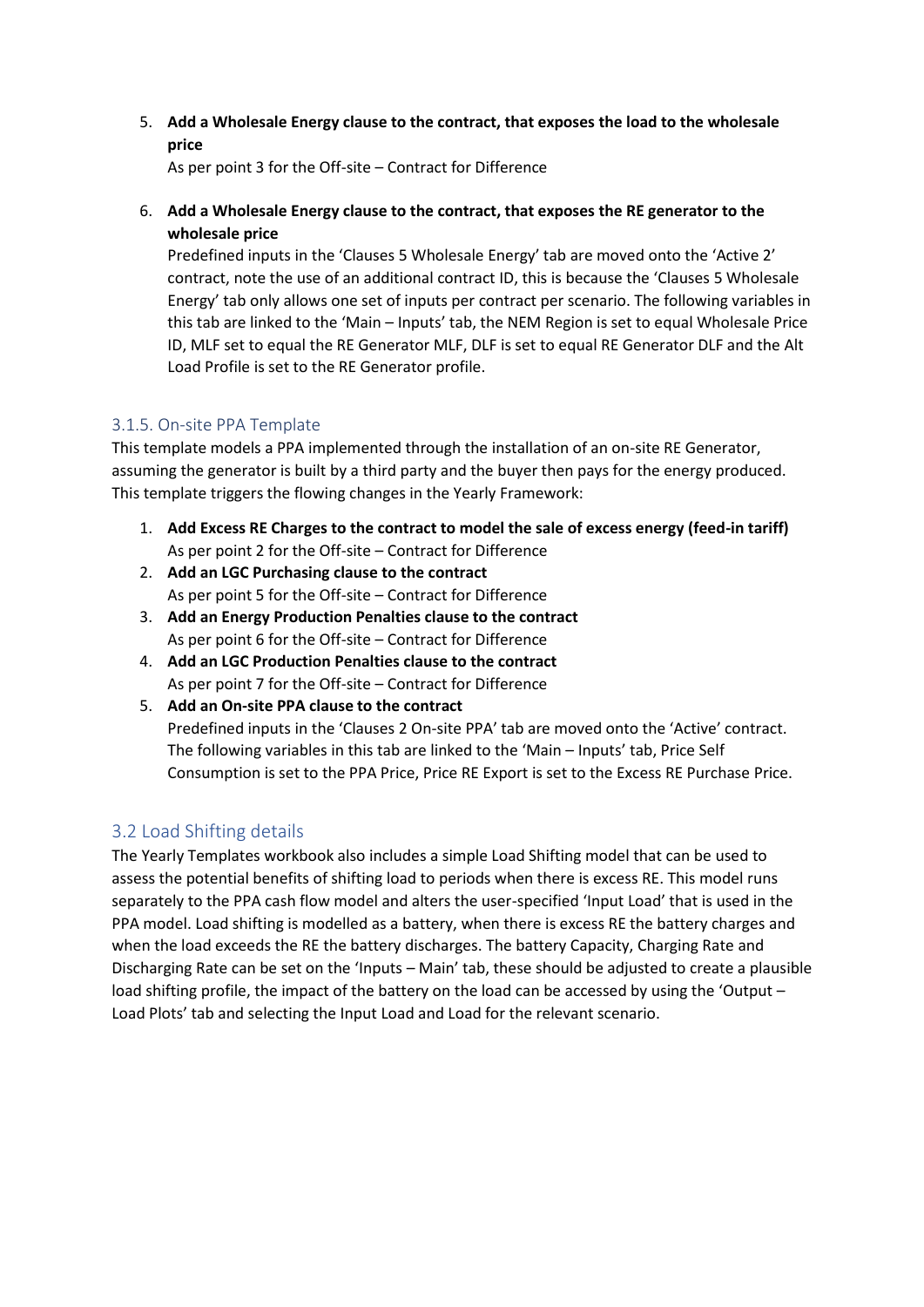## <span id="page-12-0"></span>3.3 Load Profiles

Half-hourly profiles for load and RE Generator are entered by the user into the 'Inputs – Profiles' tab. This tab is part of the Yearly Framework tab set, however, when used in the Yearly Templates workbook the tab is pre-populated with inputs and calculations needed to implement the templates. Six columns are pre-set as the inputs for the Load and RE Generator profiles for the template scenarios  $1 - 3$ . The rest of the columns are used to calculate input profiles needed by the templates; the calculated profiles are:

- Load: The user input load after the addition and subtraction of the battery charging and discharging energy. Used in the model as the buyer's load.
- Excess RE: The RE Generator volume in excess of the Load volume. Used in the model if the buyer on sells excess renewable energy.
- Black: The Load volume after the subtraction of the RE Generator volume, if the RE Generator Volume meets or exceeds the Load volume then the Black volume is zero. Used in the model if energy tariffs apply to the load not meet by RE. This can also be thought about as the 'firming energy'.
- Used RE: The RE volume after the subtraction of the Excess RE, e.g. the RE volume that could be used by the load. Used in the model as an optional PPA Volume and Wholesale Exposure Volume, this option is called 'RE Uptill Load'.
- Battery Capacity: The energy currently in the battery, used to help calculate the Load volume.
- Battery Discharge Energy: The energy the battery is discharging, used to help calculate the Load volume.
- Battery Charge Energy: The energy the battery is charging, used to help calculate the Load volume.

## <span id="page-12-1"></span>3.4 Regional NEM Prices

Half-hourly NEM price profiles are entered by the user into the 'Inputs – Regional NEM Prices' tab, this tab is part of the Yearly Framework tab set and is not modified for the Year Templates workbook.

# <span id="page-12-2"></span>4. Renewable PPA Yearly Framework

The aim of this workbook is to provide a framework that can be flexibly configured to model the cash flows resulting from a wide variety of potential PPA structures. Cash flows can be modelled for time periods of up to 1 year in length. The user can define scenarios, contracts and contract parties on the 'Contracts' tab. The 'Inputs – Profiles' tab can be used to assign load and generation profiles to parties, it can also be used to define profiles such the 'firming energy' that can be referenced in the contract's clauses. The 'Inputs - Regional NEM Prices' tab can be used to define wholesale price profiles on a regional basis. The clause tabs can be used to add clauses to contracts and specify the details of each cause such as the agreed prices and volumes. The resulting cash flows from each clause can be viewed on the clause tabs or in a summarised format from the perspective of the buyer on the 'Output – Bills' tab.

## <span id="page-12-3"></span>4.1 Contracts

The 'Contracts' tab allows the user to define scenarios and contracts. Up to three parties can be added to each contract, a buyer (such as an electricity consumer), a seller (such as an electricity retailer) and a RE generator. At least 2 parties are needed on a contract. Note that cash flows throughout the workbook are defined in terms of the cost to the buyer. The name of the buyer is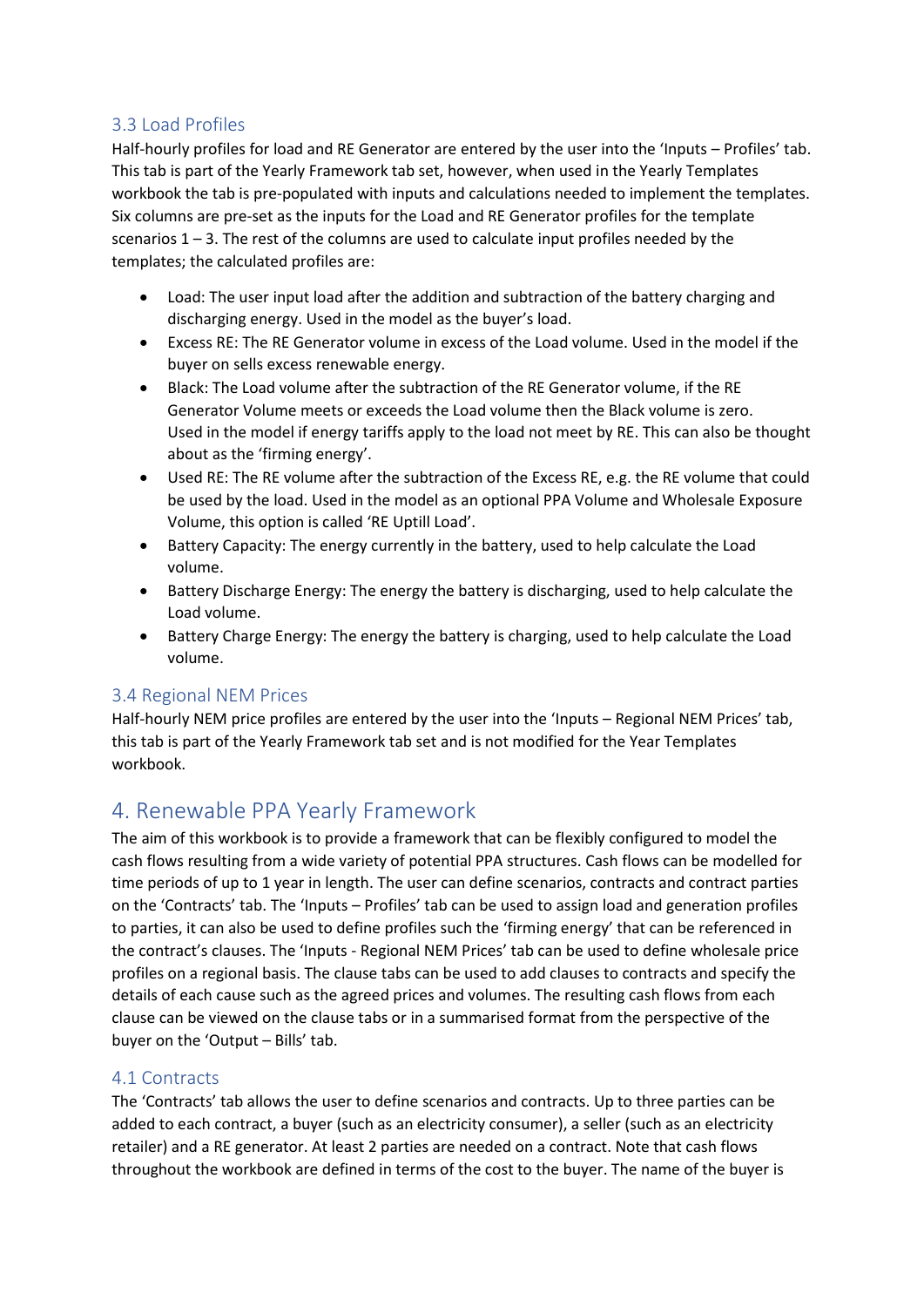used as the default ID to identify the load profile to be used in cash flow calculations, similarly, the name of the RE generator is used as the ID to identify the generation profile to be used, some clauses allow these profiles to overridden with alternative profiles. The cash flow for each clause type is also summarised on this tab.

## <span id="page-13-0"></span>4.2 Tariffs and Charges

This 'Clauses 1 Tariffs and Charges' tab allows tariffs and their associated charges to be added to contracts on a scenario basis. The tariffs and charges are split into two tables depending on their type, one for the time of use charges, and one for the flat rate charges. The two tables operate in the same way, except that time of use parameters cannot be set for the flat rate charges so the charges will apply during all times of the day, week and year. The variables for each charge can be broadly grouped into the following categories:

- Identifying variables: The Charge Type, Charge Name and Charge Version. These three variables must form a unique combination for each charge on a scenario and contract basis. Orange highlighting warns the user when this is not the case. The Charge Type and Charge Name are restricted to a predefined set of values, they impact which category the charge costs are aggregated into on the 'Output – Bills' tab. The Charge Version variable can be left unset, it is used when there is a need to distinguish between two charges with the same Charge Type and Charge Name.
- Rate variables: The Rate, Marginal Loss Factor (MLF) and Distribution Loss Factor (DLF). The rate is the cost in dollars per unit of volume for the charge, the MLF and DLF act as scaling factors on the rate. Note if a blank or zero MLF or DLF is set then this variable is not applied.
- Time of use variables: The Start Month, End Month, Start Day, End Day, Start Hour and End Hour. The variables determine which sections of the load profile the charge applies to. The charge only applies to the time between the start and end month, on the days of the week between the start and end day and on hours of the day between the start and end hour. Note Monday is treated as day 1 and all time windows are inclusive.
- Volume type variables: The Volume Type and Alt Load Profile. The Volume Type determines how the rate is applied to the profile. If the Volume Type is 'Energy (\$/MWh)' then the rate is applied to the volume of the load profile (ignoring any negative/export values), if the Volume Type is 'Net RE Feed in Tariff' the rate is applied to the volume of an onsite RE Generator in excess of the load on an half-hourly basis and if the Volume Type is 'Fixed (\$/day)' then the rate is applied to each half hour in the load profile on a fixed basis, i.e. rate  $\times \frac{1}{16}$  $\frac{1}{48}$  × number of half-hour periods. If the Alt Load Profile is not specified, then the profile the user assigned to the buyer in the 'Inputs – Profiles' tab is used and if the Alt Load Profile is specified then this load profile instead.

#### <span id="page-13-1"></span>4.3 Onsite PPA

The 'Clauses 2 Onsite PPA' tab allows onsite PPA clauses to be added to the contract. The addition of an onsite PPA clause assumes that the RE Generator is located behind the meter at the site of the load. Under this clause, the buyer agrees to purchase the energy produced on site. Two variables can be set for this clause Price Self Consumption and Price Export. The Price Self Consumption applies to the RE Generator profile where it is equal to or lower than the load profile. The Price Export applies to RE Generator profile where it exceeds the load profile.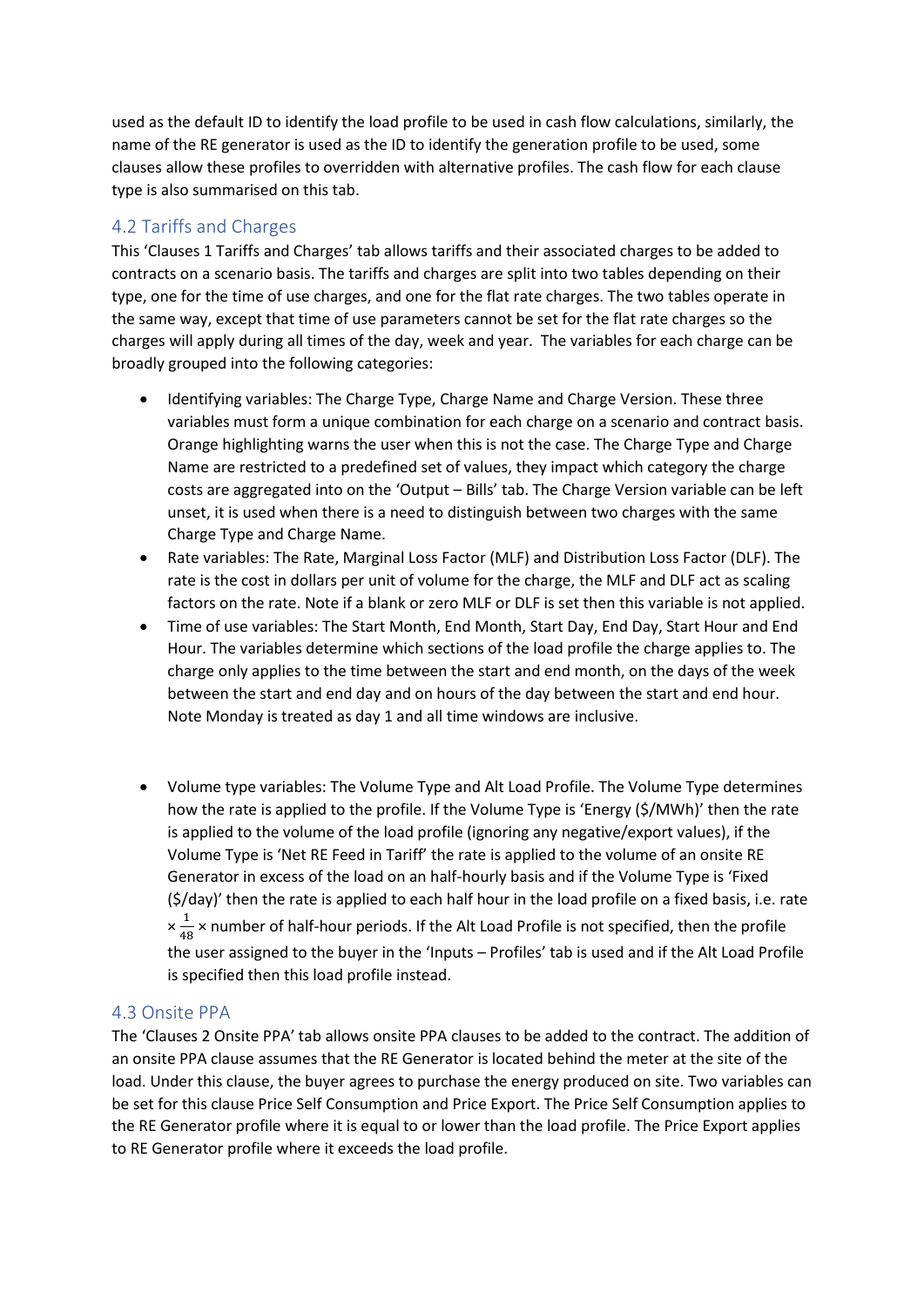The addition of this clause has several side effects on other parts of the cash flow model. In other calculations, such as for tariff charges, wholesale energy costs and offsite PPAs, where the default load profile of the buyer would normally be used, instead the buyer's load profile after the subtraction of onsite generation is used, if onsite generation is greater than the load profile then the volume used in the calculation for that half hour is zero. This applies even where the buyer's load profile is used by default in the same scenario but on another contract. The implementation of this behaviour in the model means that **onsite PPA clauses and offsite PPA clauses should always be modelled as appearing on sperate contracts to avoid erroneous results**.

## <span id="page-14-0"></span>4.4 Offsite PPA (CFD)

The 'Clauses 3 Offsite PPA (CFD)' tab allows Contract for Difference (CFD) clauses to be added to the contract. In most cases, the addition of a CFD to a contract would occur when the contract also contains a wholesale energy clause. If the volume (half-hourly) of the CFD and the wholesale energy exposure is matched, then the cash flow from the CFD acts to balance the wholesale energy cash flow such the buyer effectively pays a fixed price per MWh for the given volume, this price would be equal to the strike price of the CFD. The inputs allow the user to specify the Strike Price, Volume and NEM Region.

- The Strike Price effects the half-hourly compensation rate via the formula: Cost to buyer = (Strike Price – Wholesale NEM Price)  $\times$  volume
- The Volume variable effects how the half-hourly volume for the CFD is calculated, if the option 'All RE' is chosen the volume is always equal to the RE Generator's volume and if option 'RE Uptill Load' is chosen then the volume is equal to the RE Generators volume, unless this exceeds the load volume and then volume is capped at the load volume
- The NEM Region effects which price profile is used from the 'Inputs Regional NEM Prices' tab.

## <span id="page-14-1"></span>4.5 LGC Purchasing

The 'Clauses 4 LGC Purchasing' tab allows LGC purchasing clauses to be added to the contract. The following details can then be set, Price, Volume Type, Use Net Load and NEM Carbon Intensity, they affect the clause in the following ways:

- The Price sets the (\$/LGC) cost, if a situation where the buyer is selling LGCs needs to be modelled then this price can be set to a negative value and the buyer will register the revenue as a negative cost
- Volume Type determines how the volume of LGC to be purchased is calculated. If the 'RE Uptill Load' option is chosen then the volume is equal to the total LGCs produced by the volume of the RE Generator over the duration of model, unless this exceeds the total volume of the load and then the volume is capped at the load's volume. Note that 1 LGC and 1 MWh of electricity are being equated. If the option 'Frac RE' is chosen, the volume of LGCs is equivalent to a fraction of the total RE volume. If the option 'Frac Load' is chosen, the volume of LGCs is equivalent to a fraction of the total load. If the option 'Fixed' is chosen, the volume is equal to that specified in the Volume input
- The Volume input acts as either a fraction or a fixed volume of LGCs depending on the Volume Type chosen
- The Use Net Load input allows the user to choose if the load profile used in the volume calculations is after the subtraction of onsite generation
- The NEM Carbon Intensity input determines the carbon abatement additional to the Large Scale Renewable Energy Target achieved by purchasing and retiring LGCs, this is reported in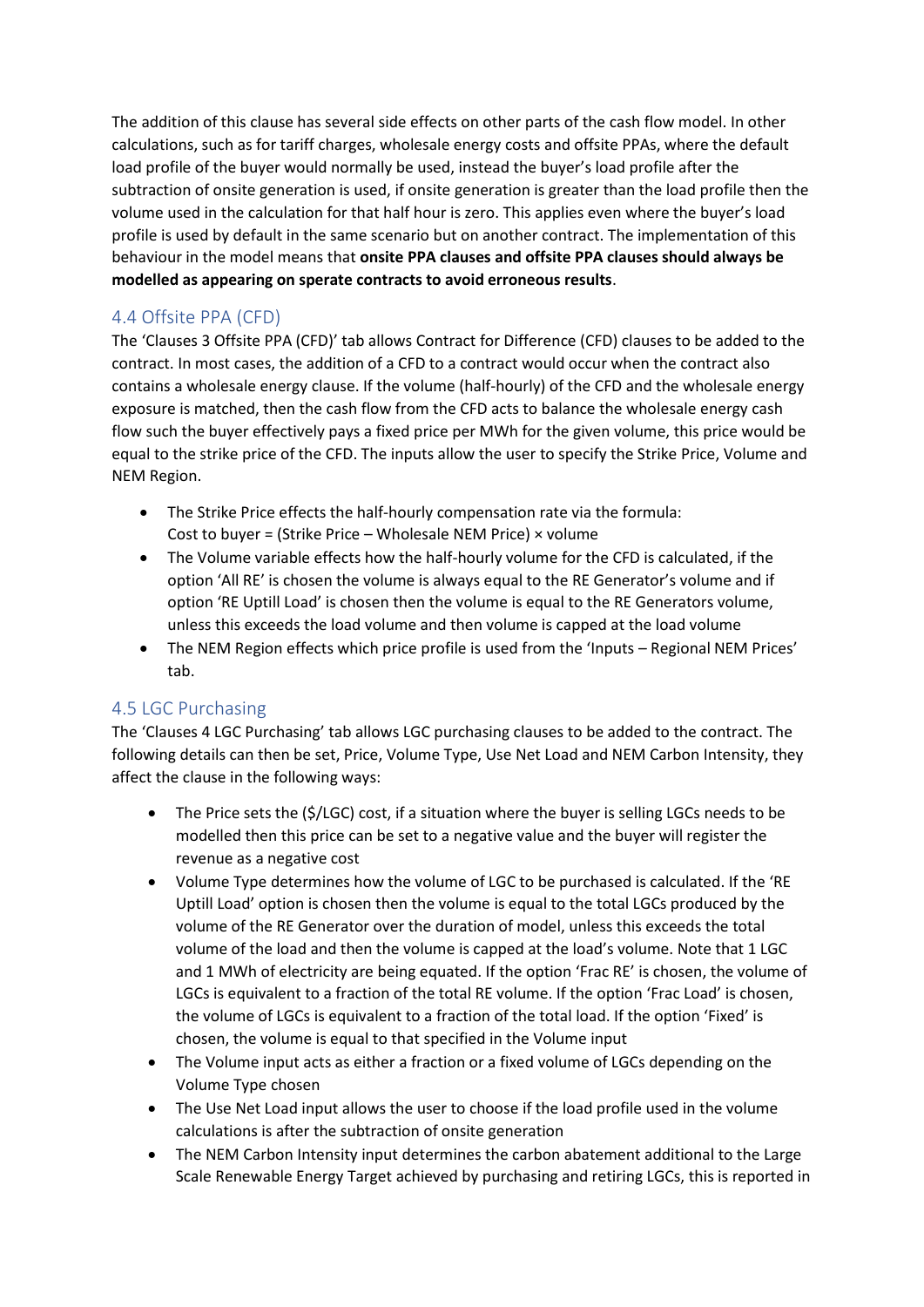the 'Output – Bills' tab. Note this means if LGCs are being paid for as part of a bundled price with energy, then a purchasing clause should be added at a price of 0 \$/LGC such that the abatement is calculated correctly.

## <span id="page-15-0"></span>4.6 Wholesale Energy

The 'Clauses 5 Wholesale Energy' tab allows wholesale energy purchasing clauses to be added to the contract. Under a wholesale energy clause, the buyer pays the wholesale energy price for each MWh consumed in a given half hour. The following details can be set for this clause the Party, NEM Region, MLF, DLF and Alt Load Profile, these affect the clause in the following ways:

- The Party determines the default energy profile used in the calculations
- The Alt Load Profile allows the default load profile to be overridden with a specific profile from the 'Inputs – Profiles' tab
- The NEM Region determines which price profile from the 'Inputs Regional NEM Prices' tab is used
- The MLF and DLF act as price multipliers.

#### <span id="page-15-1"></span>4.7 Penalties

The 'Clauses 6 Penalties' tab allows energy and LGC production penalty clauses to be added to the contract. Under such a clause if the targets for energy and LGC generation are not met then the buyer is paid a fixed price per unit of the shortfall. The following details can be set the Volume, Unit, Price and Period, these affect the clause in the following ways:

- The Volume sets the production target to be met
- The Unit specifies if the target applies to LGCs or MWh of electricity
- The Price specifies the amount to be paid per unit of the shortfall
- The Period specifies the time window over which the target applies, and penalties are calculated, this can be Yearly, Quarterly or Monthly.

#### <span id="page-15-2"></span>4.8 Outputs

Cash flow and volume outputs can be accessed in several ways. Unaggregated outputs on a per scenario, per clause and per month basis are available on the clause tabs. These are summarised in an energy bill format on the 'Output – Bills' tab, which is described below.

#### <span id="page-15-3"></span>4.8.1 Bills

The 'Output – Bills' tab is provided to make the outputs easily comparable to the user's current electricity bills. The 'Tariff Bill', 'PPA and Associated Costs' and 'Carbon Abatement' tables summarise the results associated with the entire duration of the profiles provided by the user, a per month summary of the costs associated with each component of these tables can be optionally displayed by the user. If the full detail of the tables is needed for a month or quarter, then the input profiles should be restricted to this time period.

The tables summarise the volume, effective rate, DLF, MLF and cost associated with the contract clauses. The volume and cost columns summarise the results as given on the clauses tabs. The effective rate column gives the average cost per unit of volume, for tariff charges this can be used to check the calculations as the effective rate should be equal to the user-specified rate, for other components such as wholesale energy, this allows the cost to be more fairly compared to that of other components. The DLF and MLF columns summarise which components these factors were applied to and allow the user to cross-check if they were applied as expected.